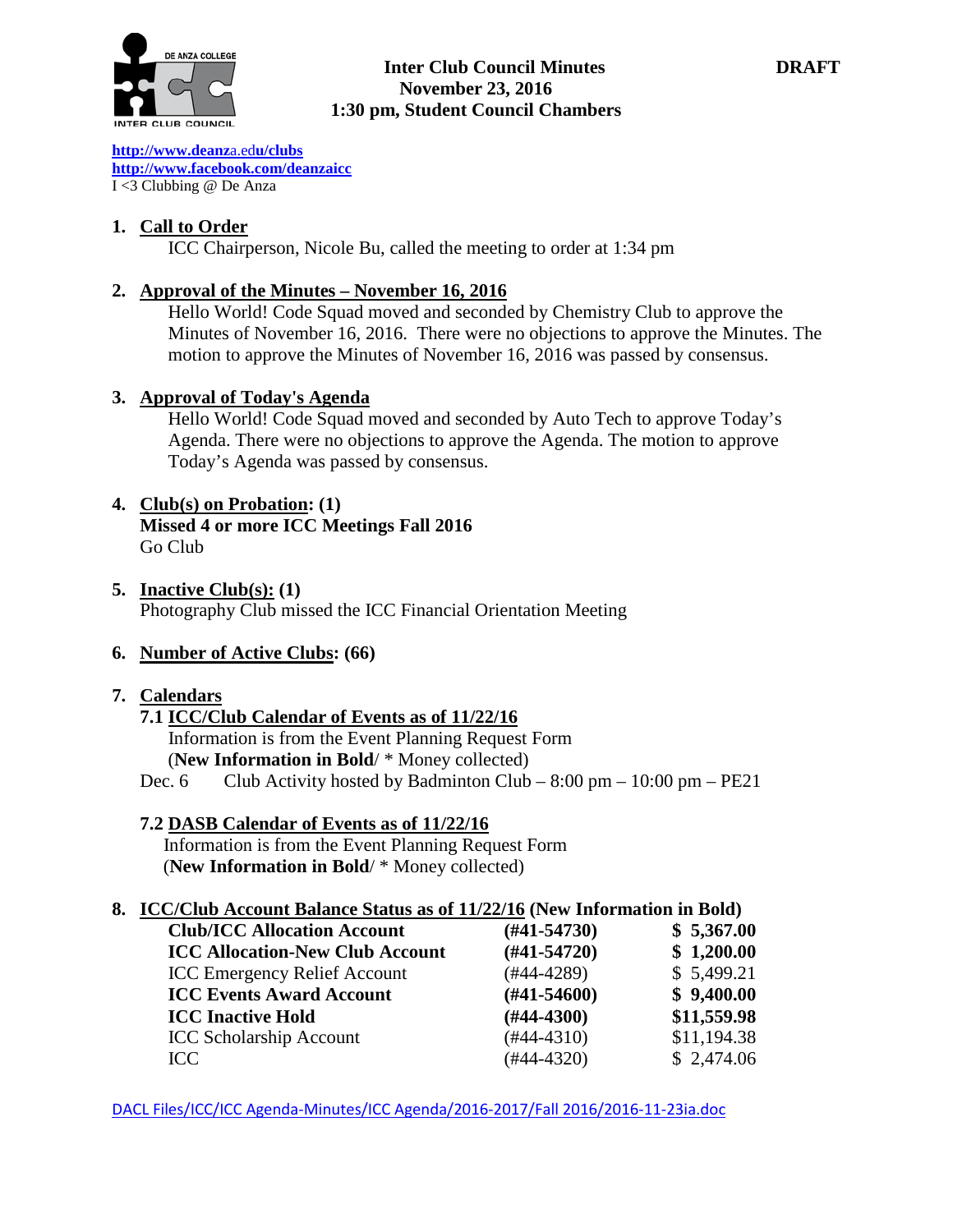## **9. Business**

## **9.1 Club Day Winter Quarter, 2017 (Info/Action)**

A vote was held regarding to Winter 2017 Club Day hours. Results were

- 1. 11:00 am 1:00 pm (same as Fall hours) 25 votes
- 2. 10:30 am 1:20 pm (1:00 pm 1:20 for Club Day photo) 3 votes
- 3. 10:00 am 1:20 pm 6 votes
- 4. 11:00 am 1:00 pm for two days 10 votes

Hello World! Code Squad moved and seconded by JAA to approve Winter 2017 Club Day Hours will be remained same  $(11:00 \text{ am} - 1:00 \text{ pm})$ , SNO moved and seconded by Hello World! Code Squad to end discussion. A discussion regarding to Winter 2017 Club Day Hours was passed by majority vote.

## **9.2 ICC Emergency Fund Transfer to ICC Capital Fund (Info/Action)**

Developers' Guild moved and seconded by SNO on moving fund from ICC Emergency Relief into the ICC Capital Fund account which some portion may be used for the new PA system, office Equipment for Club Room, ICC Office or other capital items and such similar long term facilities. HKSA moved and seconded by VSA to end discussion. There were no objections. Transaction of ICC Emergency Fund into ICC Capital Fund is passed by consensus.

# **10. Reports**

# **ICC Chairperson: Nicole Bu**

1. Submit the lavender form to reserve a room for next quarter club meetings ASAP!

# **ICC Chair of Finance: Uyen Pham**

- 1. Tech and Business Association, please see me to take your memo.
- 2. All the best for those of you who are applying to Uc!

# **ICC Chair of Programs: Tiffany Kam**

- 1. Club who win the Bid of December's Flea Market, please make an appointment with me regarding the Flea Market Orientation
- 2. Happy Thanksgiving!

# **ICC Chair of Marketing: Anna Xing**

1. Please email me the " $I < 3$  Clubbing" photo (the group photo of your club members), no later than Nov  $28<sup>th</sup>$ . We will have drawing for this at Nov.30<sup>th</sup> (Final reception).

# **ICC Advisor: La Donna Yumori-Kaku**

- 1. Large Posters: The recommended size of your poster design of 24" x 31" because that size conforms to the ratio for letter size paper  $(8.5" \times 11")$ . Here are the various ratios for letter size paper: 8.5 " x 11" 9letter size flyer), 18.5" x 24" (small poster), 24" x 31" (large poster) 4.25" x 5.5" (quarter sheet size flyer) Our office will print up to four poster for your events held on campus and we request that you bring in your files for printing at least one week prior to your event.
- 2. Copy Machine in the Office of College Life: Please be considerate of others when making large quantity of copies. Also please take your original from the copy machine.
- 3. Club Flyers: Please remove posted club flyers inside classrooms after your club event is over
- 4. Free Legal Advice: Sign up for 15 minutes appointments with lawyer, Ron Goularte to discuss a legal question at the front desk of the College Life Office. Please show your current DASB card.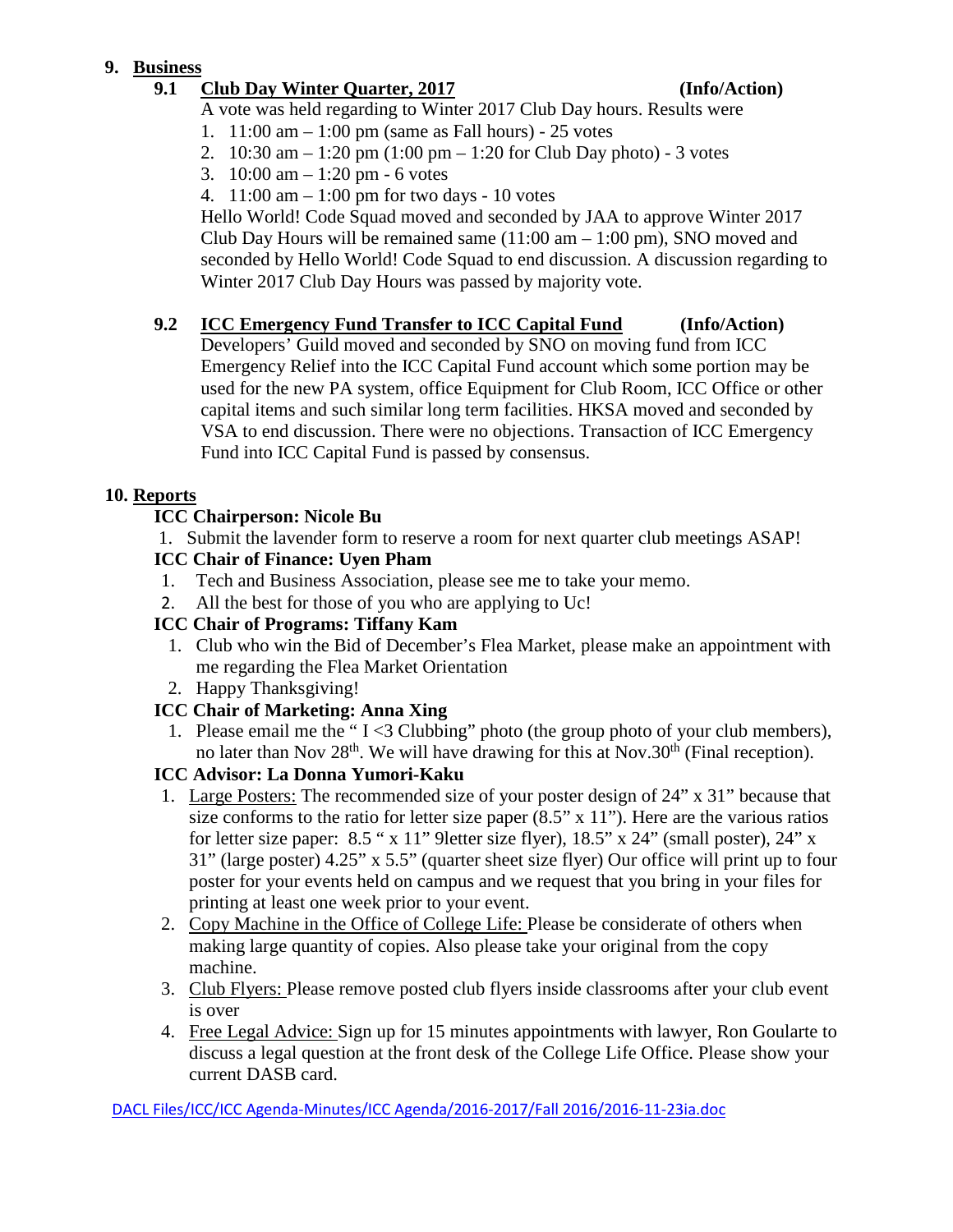- 5. Sign up for 2017 Welcome Week Jan 9-12, 2017! Please sign up for shift for Welcome Week Winter Quarter, 2017. Sign up sheet is at the ICC Meeting and at the College Life Clip Board. Deadline is Friday, Dec 9, 2016 by 4:00pm. Reminder: \$25 fine if your club doesn't sign up for shift by deadline. Failure to show up for shift results in probation.
- 6. College Life Office Holiday Schedule: We will be closed Dec. 19, 2016 Jan. 6, 2017
- 7. Club Meetings for Winter Quarter 2017: Clubs need to turn in a Room Request each quarter! Also if your club gets a meeting room but not through our office please fill out an Event Request Form and write down the date, time and location of the club meeting. So that other interested people may find and join your club

## **11. Roll Call**

|                                                             | <b>Present</b>            | <b>Absent</b>           | <b>Probation</b><br><b>Present</b> | <b>Probation</b><br><b>Absent</b> |
|-------------------------------------------------------------|---------------------------|-------------------------|------------------------------------|-----------------------------------|
| <b>4 Elements Hip Hop Club</b>                              | $\boldsymbol{\mathsf{x}}$ |                         |                                    |                                   |
| <b>Accounting &amp; Finance Club</b>                        | $\overline{\mathbf{x}}$   |                         |                                    |                                   |
| <b>Anime Club</b>                                           | $\overline{\mathbf{x}}$   |                         |                                    |                                   |
| <b>Artificial Intelligence for Robotics (AIR)</b>           |                           | $\overline{\mathbf{x}}$ |                                    |                                   |
| <b>Auto Technology</b>                                      | $\overline{\mathbf{x}}$   |                         |                                    |                                   |
| <b>Badminton Club</b>                                       | $\overline{\mathbf{x}}$   |                         |                                    |                                   |
| <b>Biology Club</b>                                         |                           | $\overline{\mathbf{x}}$ |                                    |                                   |
| <b>Cheer and Dance Team</b>                                 | $\overline{\mathbf{x}}$   |                         |                                    |                                   |
| <b>Chemistry Club</b>                                       |                           | $\overline{\mathbf{X}}$ |                                    |                                   |
| <b>Chinese Student &amp; Scholars Association</b><br>(CSSA) | $\boldsymbol{\mathsf{x}}$ |                         |                                    |                                   |
| <b>Circle K</b>                                             |                           | X                       |                                    |                                   |
| <b>Clean Energy Club</b>                                    | $\overline{\mathbf{x}}$   |                         |                                    |                                   |
| <b>Competitive Gamers Club</b>                              | $\overline{\mathbf{x}}$   |                         |                                    |                                   |
| <b>Cross Cultural Partners Club (CCPC)</b>                  | $\overline{\mathbf{x}}$   |                         |                                    |                                   |
| <b>DA Dance Crew</b>                                        | $\overline{\mathbf{x}}$   |                         |                                    |                                   |
| <b>DECA</b>                                                 | $\overline{\mathbf{x}}$   |                         |                                    |                                   |
| Deep Mind X                                                 | $\overline{\mathbf{x}}$   |                         |                                    |                                   |
| <b>Desi Student Association (DSA)</b>                       | $\boldsymbol{\mathsf{X}}$ |                         |                                    |                                   |
| <b>Developers' Guild</b>                                    | $\overline{\mathbf{x}}$   |                         |                                    |                                   |
| <b>Engineering Technology Club (ETC)</b>                    |                           | X                       |                                    |                                   |
| <b>ESports</b>                                              | $\overline{\mathbf{X}}$   |                         |                                    |                                   |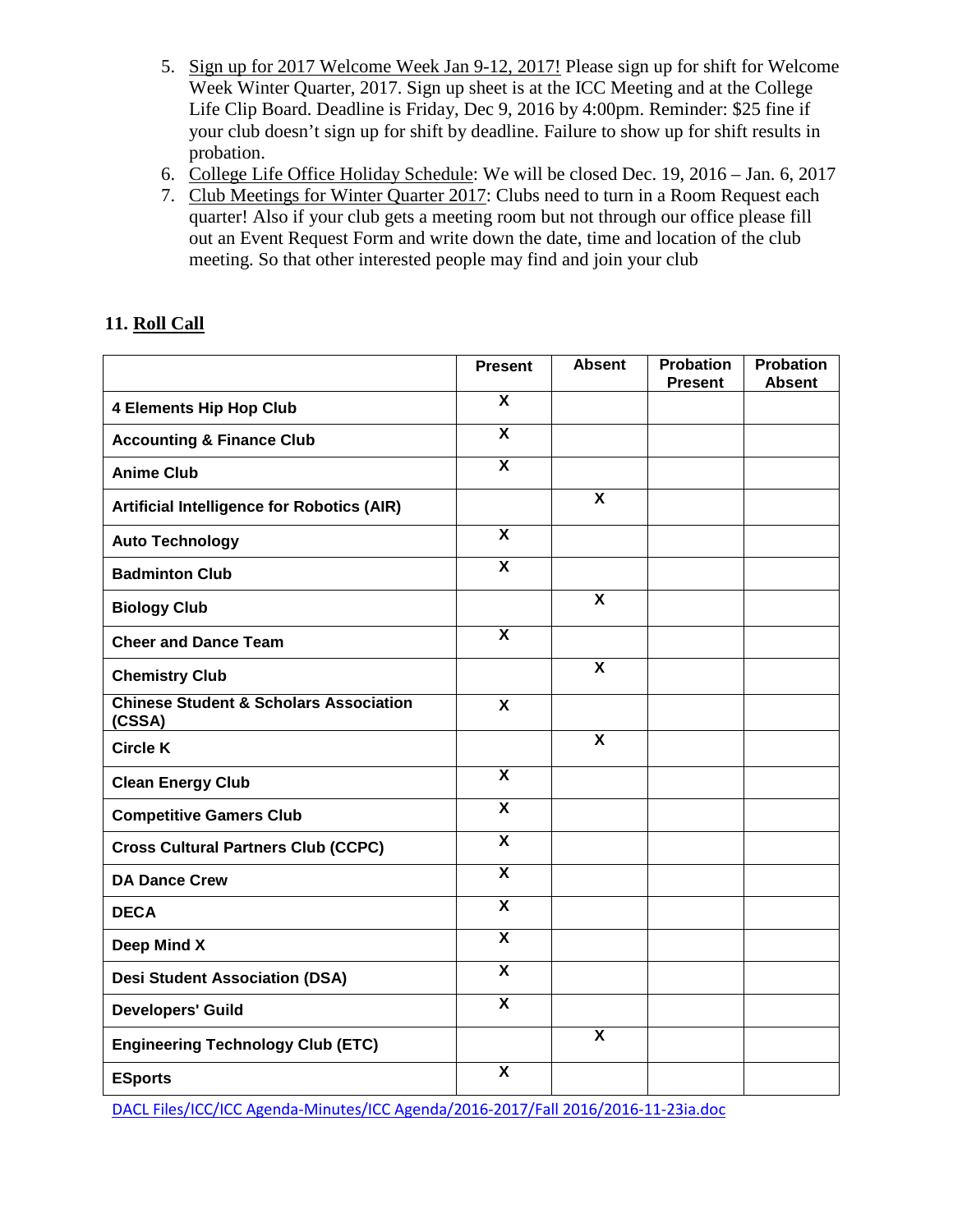| <b>Ethical International Career Planning</b>      | X                         |                           |                                    |                            |
|---------------------------------------------------|---------------------------|---------------------------|------------------------------------|----------------------------|
| <b>Explorers' Nest</b>                            | $\overline{\mathbf{x}}$   |                           |                                    |                            |
|                                                   | <b>Present</b>            | <b>Absent</b>             | <b>Probation</b><br><b>Present</b> | Probation<br><b>Absent</b> |
| <b>Fellowship of Overseas Students (FOS)</b>      | $\boldsymbol{\mathsf{X}}$ |                           |                                    |                            |
| <b>Filmmakers Union</b>                           | $\overline{\mathbf{x}}$   |                           |                                    |                            |
| <b>Go Club</b>                                    |                           |                           |                                    | X                          |
| <b>Grace Fellowship</b>                           | X                         |                           |                                    |                            |
| <b>Hello World! Code Squad</b>                    |                           | $\boldsymbol{\mathsf{X}}$ |                                    |                            |
| <b>Hong Kong Student Association (HKSA)</b>       |                           | X                         |                                    |                            |
| <b>IDEA</b>                                       | $\boldsymbol{\mathsf{X}}$ |                           |                                    |                            |
| <b>Improv &amp; Sketch Comedy</b>                 | X                         |                           |                                    |                            |
| <b>International Student Volunteers (ISV)</b>     |                           | X                         |                                    |                            |
| InterVarsity Christian Fellowship at De Anza      | X                         |                           |                                    |                            |
| <b>Iranian Student Association (ISA)</b>          | $\boldsymbol{\mathsf{X}}$ |                           |                                    |                            |
| <b>Japanese and American Association (JAA)</b>    | $\overline{\mathbf{x}}$   |                           |                                    |                            |
| <b>K-Pop Dance Club</b>                           | $\overline{\mathbf{x}}$   |                           |                                    |                            |
| <b>Koala Tree</b>                                 | $\overline{\mathbf{x}}$   |                           |                                    |                            |
| <b>Korean Student Association (KSA)</b>           | X                         |                           |                                    |                            |
| Latina/o Empowerment at De Anza (¡LEAD!)          | $\boldsymbol{\mathsf{X}}$ |                           |                                    |                            |
| <b>Marketing Club</b>                             | $\boldsymbol{\mathsf{X}}$ |                           |                                    |                            |
| <b>Math Club</b>                                  |                           | X                         |                                    |                            |
| <b>Medical Outreach Association (MOA)</b>         | $\overline{\mathbf{x}}$   |                           |                                    |                            |
| <b>Music Club</b>                                 |                           | X                         |                                    |                            |
| <b>NAMI-DA</b>                                    |                           | $\overline{\mathbf{X}}$   |                                    |                            |
| <b>Outdoor Club</b>                               | $\overline{\mathbf{x}}$   |                           |                                    |                            |
| Permias Indonesian Student Organization<br>(PISO) | $\boldsymbol{\mathsf{X}}$ |                           |                                    |                            |
| <b>Physics Club</b>                               |                           | X                         |                                    |                            |
| <b>De Anza's Political Revolution</b>             | $\boldsymbol{\mathsf{X}}$ |                           |                                    |                            |
| <b>PUSO</b>                                       | $\overline{\mathbf{x}}$   |                           |                                    |                            |
| <b>Saltworks Christian Fellowship</b>             |                           | X                         |                                    |                            |